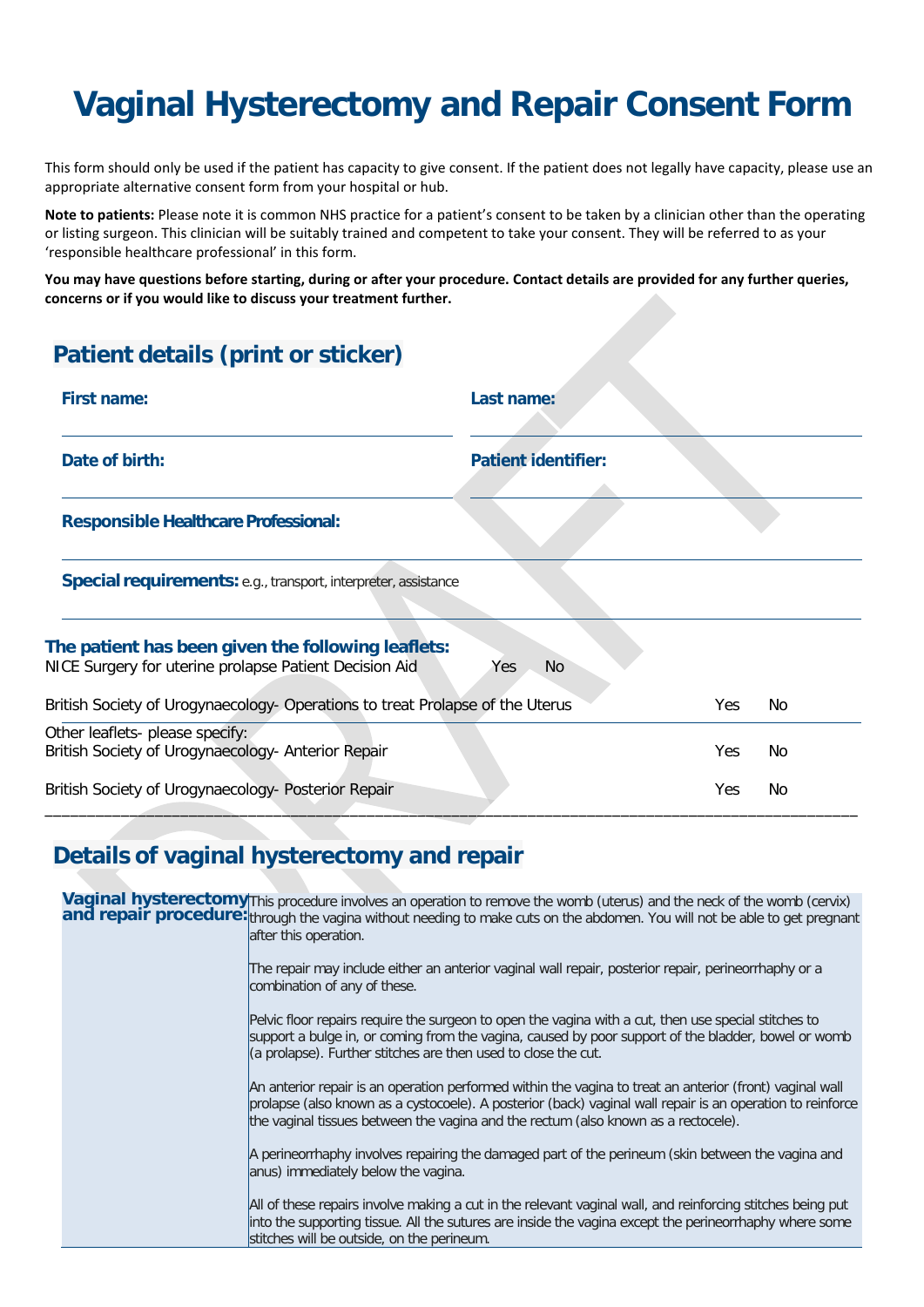| <b>Extra procedures:</b>                                                   | □ Saprospinous ligament fixation<br>This is where dissolvable stitches (sutures) are used to stitch the top of the vagina (vaginal vault)<br>to the sacrospinous ligament.<br>□ Cystourethroscopy and biopsy<br>This is where a small camera is inserted through the tube that connects the bladder to the outside<br>(urethra) to look inside your bladder. A small sample (biopsy) of bladder wall may be taken at the<br>same time, if required.                                                                                                                                                                                                                                                                                                         |
|----------------------------------------------------------------------------|-------------------------------------------------------------------------------------------------------------------------------------------------------------------------------------------------------------------------------------------------------------------------------------------------------------------------------------------------------------------------------------------------------------------------------------------------------------------------------------------------------------------------------------------------------------------------------------------------------------------------------------------------------------------------------------------------------------------------------------------------------------|
| <b>Indication for, and</b><br>purpose of surgery:<br>(Tick as appropriate) | Prolapse<br>To treat and reduce the symptoms of prolapse (a bulge in, or coming from the vagina, caused by<br>poor support of the bladder, bowel or womb)<br>Investigation of lower urinary tract concerns (when cystoscopy and biopsy is<br>also planned)                                                                                                                                                                                                                                                                                                                                                                                                                                                                                                  |
| <b>Alternatives</b><br>considered:<br>(Tick as appropriate)                | Nonsurgical management<br>Pelvic floor muscle therapy (PFMT)<br>PFMT is a type of physiotherapy, which uses exercises to strengthen the pelvic floor<br>muscles. Supervised PFMT has been shown to assist with symptoms of prolapse and<br>can reduce mild and moderate prolapse severity. Some people feel they do not need<br>surgical therapy after undergoing PFMT.<br>Use of pessaries for prolapse<br>Pessaries are plastic/rubber devices that can go into the vagina to try and support<br>the prolapse and reduce its effects. They are not always suitable for all vaginal<br>prolapse.<br><b>Alternative surgical options</b><br><b>Colpocleisis</b><br>A colpocleisis is an operation to close the vagina. You will not be able to have vaginal |
|                                                                            | sexual intercourse after this operation. It involves suturing together the front and<br>back wall of the vagina, and if you have a uterus (womb), lifting it up slightly higher<br>in the vagina. This operation is not always possible depending on the type and<br>severity of prolapse. Your surgeon will be able to tell you if your prolapse is suitable<br>for this operation.<br>Sacrohysteropexy<br>This is an operation that uses mesh (synthetic or biological) to lift up the uterus<br>(womb) rather than remove it. This is particularly worth considering if you wish to<br>maintain fertility but want treatment for the uterine prolapse.<br>Synthetic mesh is similar to that used in hernia operations and will be covered in a           |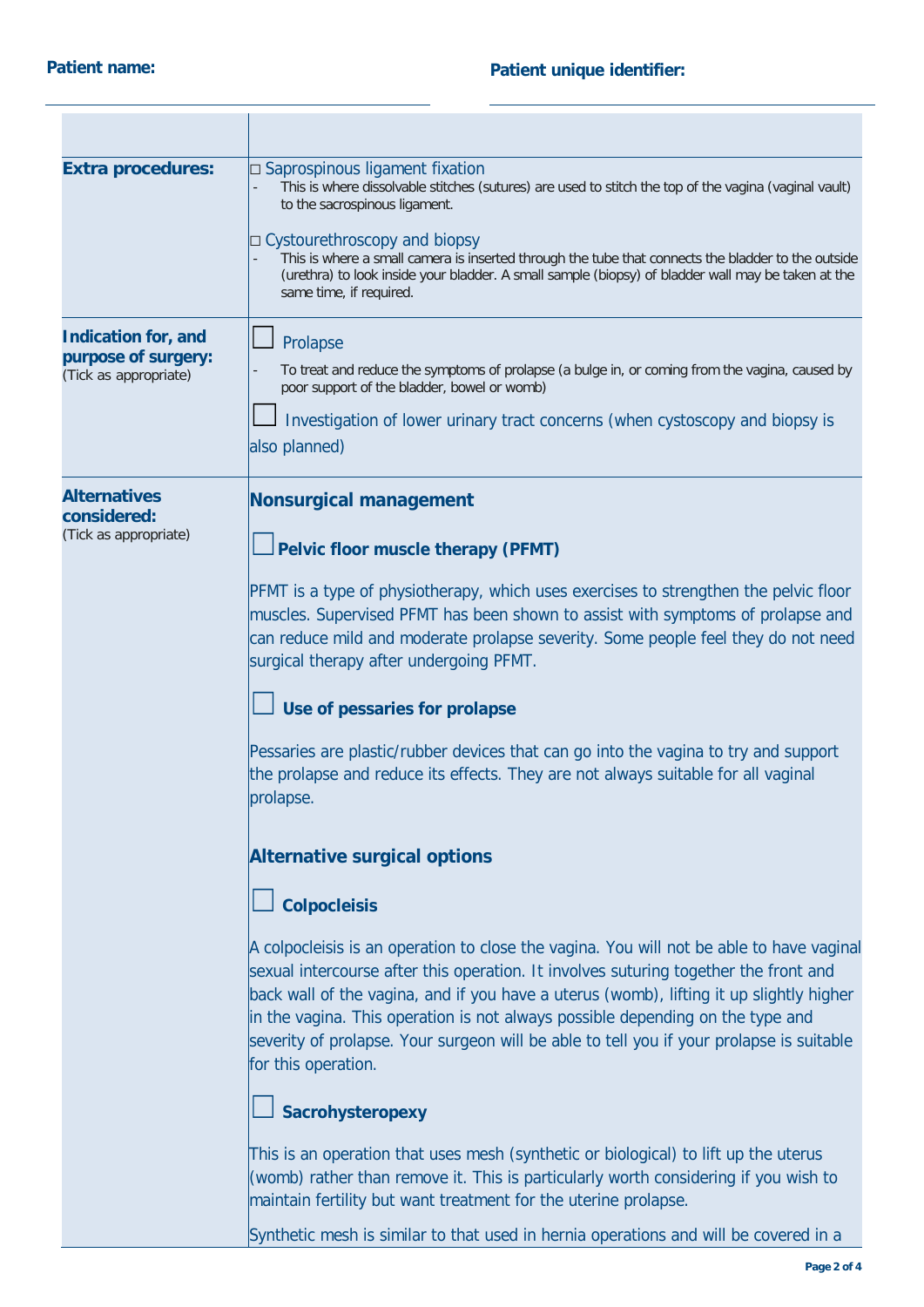| ayer of your own tissue called peritoneum. This operation is considered safe, but<br>there is always the risk of mesh exposure and related complications. Your surgeon<br>will be able to tell you more. Leaflets are also available from the British Society of<br>Urogynaecology (BSUG) website, which describe this operation in more detail.                                                                                                                                                                                                                                                                |
|-----------------------------------------------------------------------------------------------------------------------------------------------------------------------------------------------------------------------------------------------------------------------------------------------------------------------------------------------------------------------------------------------------------------------------------------------------------------------------------------------------------------------------------------------------------------------------------------------------------------|
| Vaginal sacrospinous ligament hysteropexy<br>This is another operation particularly worth considering if you wish to maintain<br>fertility but want treatment for the uterine prolapse treated. Using dissolvable<br>stitches (sutures), the uterus is lifted up rather than removed. This operation does<br>not use mesh. Instead, the sacrospinous ligament is located via the vagina and<br>stitches are put in it to sew the cervix onto the ligament. The stitches are slowly<br>absorbed over time and they are eventually replaced by scar tissue, which then<br>hopefully supports the vagina or uterus |
| <b>Manchester repair</b><br>The neck of the womb (cervix) is removed and the womb (uterus) is slightly raised<br>using synthetic stitches.                                                                                                                                                                                                                                                                                                                                                                                                                                                                      |

### **Surgical care during the coronavirus (COVID-19) pandemic**

During the current coronavirus pandemic there are additional considerations regarding having an operation in a hospital or hub. We need to make you aware that your surgical care may be disrupted, delayed or performed different during the pandemic.

Despite precautions, coming into hospital might increase your chances of contracting COVID-19, and if you come into the hospital and test positive your operation may be cancelled. If COVID-19 infection occurs when you have surgery or while in hospital, this could make your recovery more difficult, or increase your risk of serious illness or death.

We will do everything we can to perform your operation, keep you safe, and to provide you with information at all stages. Your hospital or hub site will provide you with key information regarding infection control, risks and responses and any further relevant information to you.

### **Additional resources**

Information for you about treatment of uterine or vaginal prolapse – British Society of Urogynaecology

#### **<https://bsug.org.uk/pages/for-patients/bsug-patient-information-leaflets/154>**

Anterior vaginal wall repair without the use of mesh – British Society of Urogynaecology



Posterior vaginal wall repair without the use of mesh – British Society of Urogynaecology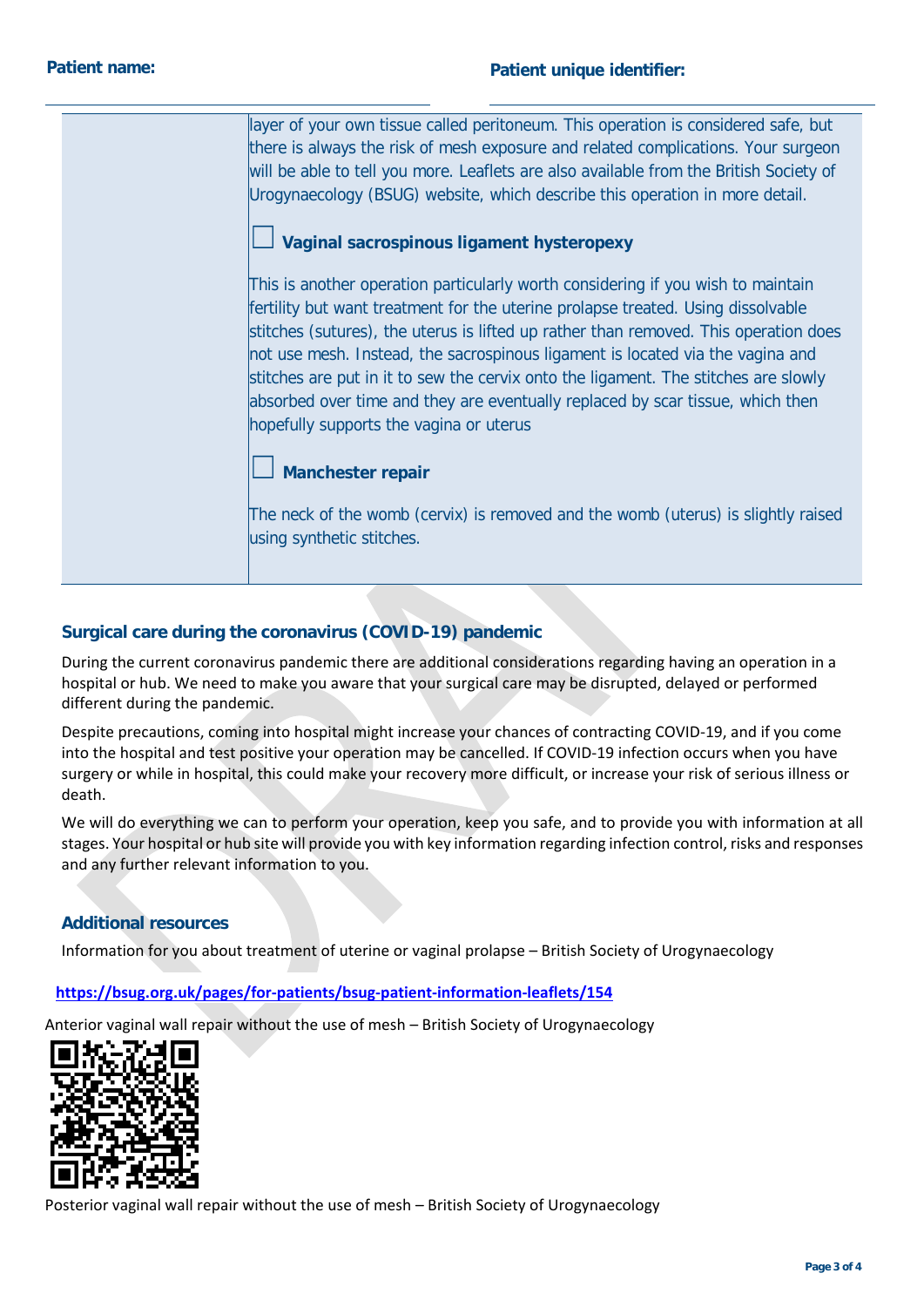

Information for you after a vaginal hysterectomy – Royal College of Obstetricians and Gynaecologists <https://patient.concentric.health/info/662t>

Information for you after a pelvic floor repair – Royal College of Obstetricians and Gynaecologists

<https://patient.concentric.health/info/8x8t>

If you do not wish to access the additional patient information contained within this consent form digitally, please speak to your responsible healthcare professional and they will provide you with hard copies. These will be provided in a language and format that suits you.

### **Anaesthesia**

Anaesthetic is used to allow surgery to take place painlessly. It may include medicines that put you to sleep, or those which only numb the area being operated on while you remain awake. This can be done in various ways and your anaesthetist will advise you on your options and talk to you about the risks, complications and benefits of your choice. There is no legal requirement to obtain written consent for the type of anaesthesia given to a patient; this section of the consent form is for your information only.

On the day of surgery, an anaesthetist will discuss anaesthetic options and risks with you. This is a shared decisionmaking process, and you will jointly decide and agree the anaesthetic option that is best for you. Please remember that if there are any complications during surgery, your anaesthetist may need to alter the type of anaesthesia and they will explain this to you during the procedures.

For further information about the types of anaesthetic you may receive, and potential risks, please see the information below.

**Types** 







https://www.rcoa.ac.uk/documents/anaesthesia-explained/typesanaesthesia

https://www.rcoa.ac.uk/sites/default/files/documents/2019-11/Risk infographics\_2019web.pdf

If you do not wish to access the additional patient information via link or QR code, please speak to your responsible healthcare professional and they will provide you with a hard copy. These will be provided in a language and format that suits you.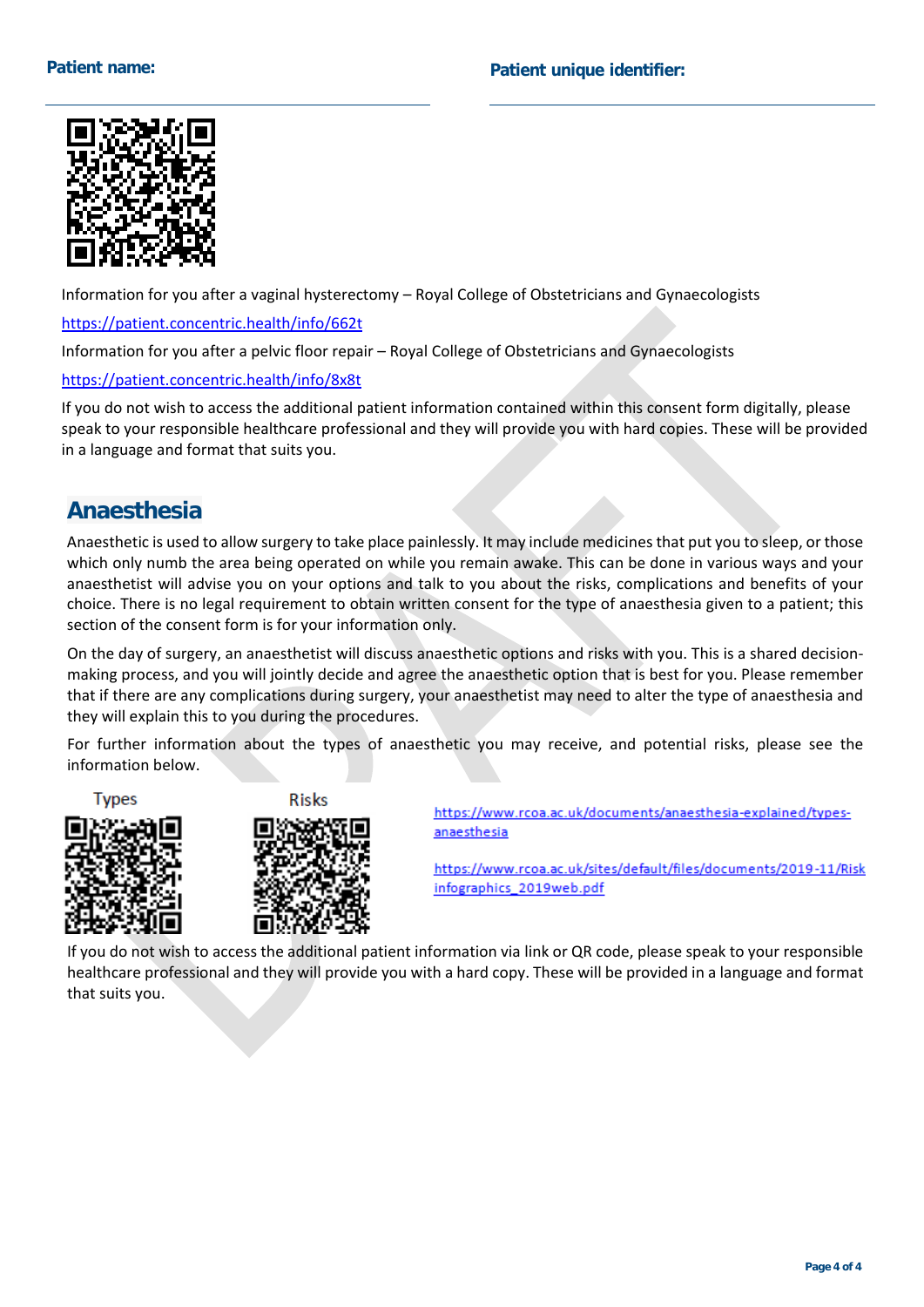#### **TO BE FILLED OUT BY CLINICIAN ON THE DAY OF SURGERY:**

Name of anaesthetist on the day: Date: Date: Date:

\_\_\_\_\_\_\_\_\_\_\_\_\_\_\_\_\_\_\_\_\_\_\_\_\_\_\_\_\_\_\_\_\_\_\_\_

□ I confirm I have discussed the different anaesthetic options with the patient, including risks and benefits, and we have jointly decided the preferred anaesthetic.

**Please note the preferred methods of anaesthesia as discussed between the patient and anaesthetist below:** 

You will be told of any additional procedures in addition to those described on this form that may become necessary

during your treatment. Please list below any procedures **YOU DO NOT WISH TO BE CARRIED OUT** without further discussion.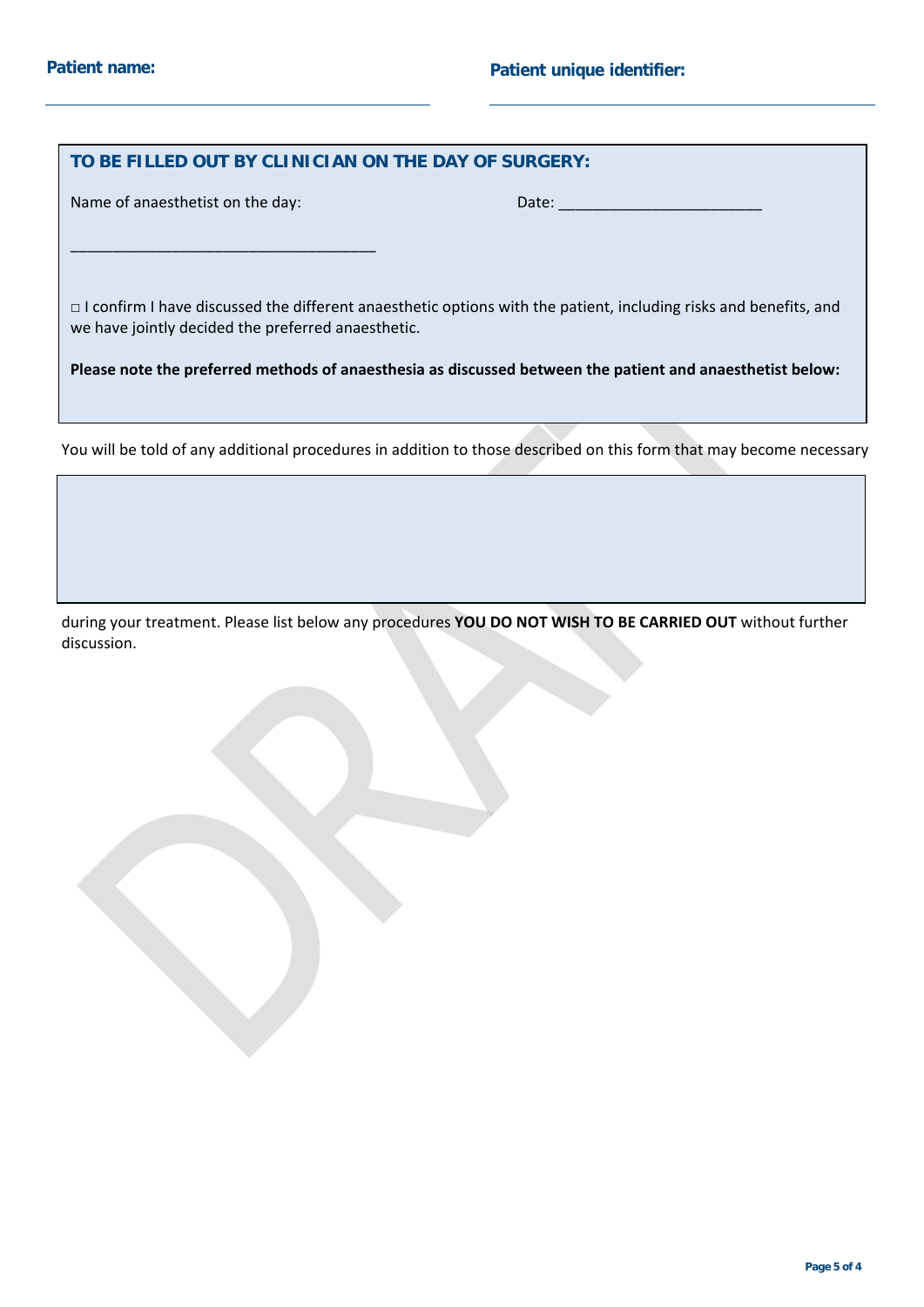# **Immediate risks (during the procedure)**

# **(Your responsible healthcare professional will delete as appropriate)**

| <b>Expected</b>                                                                                                                 | <b>Vaginal bleeding</b><br>A small amount of bleeding, which is usually less than a mugful of blood, is to be expected.                                                                                                                                                                                                                                                                                                                                                                                                                                                                                                                                                                                                    |  |
|---------------------------------------------------------------------------------------------------------------------------------|----------------------------------------------------------------------------------------------------------------------------------------------------------------------------------------------------------------------------------------------------------------------------------------------------------------------------------------------------------------------------------------------------------------------------------------------------------------------------------------------------------------------------------------------------------------------------------------------------------------------------------------------------------------------------------------------------------------------------|--|
| Common<br>(more than 1 in 20)                                                                                                   |                                                                                                                                                                                                                                                                                                                                                                                                                                                                                                                                                                                                                                                                                                                            |  |
| <b>Uncommon</b>                                                                                                                 | Perioperative risks (risks around the time of your operation)<br>With any operation, there is an increased risk of several perioperative complications. These include allergies and<br>(fewer than 1 in 20) risks of having an anaesthetic, which will be discussed with you by an anaesthetist. Other complications include a<br>chest infection, problems with the heart (including a heart attack), stroke, memory problems or worsened kidney<br>function. Any existing medical problems could also get worse. You might need to stay in hospital for longer, or need<br>additional treatment. In some cases, you will need admission to intensive care, and the complications may be life-<br>threatening.            |  |
|                                                                                                                                 | Significant bleeding<br>Some bleeding is expected during most procedures; however, significant bleeding may require further treatment. It<br>can usually be dealt with during the procedure, but may lead to a change from the planned procedure, a blood<br>transfusion, or further emergency treatment.                                                                                                                                                                                                                                                                                                                                                                                                                  |  |
| Rare<br>(fewer than 1 in<br>100)                                                                                                | <b>Compression injury</b><br>A compression injury describes any damage caused by pressure to tissues such as skin or nerves. This type of injury<br>can occur in the operating theatre as you are lying in one position for several hours. Any areas that are at risk, such as<br>bony prominences, are padded during surgery to reduce the risk of compression injury. If this does occur you may<br>experience numbness or a tingling sensation in the affected area. This is usually temporary.                                                                                                                                                                                                                         |  |
|                                                                                                                                 | Damage to surrounding structures<br>Other nearby organs and structures are at risk of being injured during surgery. For this operation there is a risk of<br>injury to the bladder, the ureters – the tubes which carry urine from the kidneys to the bladder, the bowel and to<br>major blood vessels in the area. In the very rare circumstance of significant injury this would usually be repaired<br>immediately and this may need a cystoscopy (camera to look inside the bladder), a larger cut in the tummy (abdomen)<br>and the damaged item repaired. Very rarely, a stoma is needed. This is when a hole is made on the front of your<br>tummy (abdomen) to divert faeces or urine into a bag outside the body. |  |
|                                                                                                                                 | If your bladder is injured, you would usually have a catheter inserted for $7-14$ days after surgery.                                                                                                                                                                                                                                                                                                                                                                                                                                                                                                                                                                                                                      |  |
|                                                                                                                                 | There is a risk of any damage not being noticed at the time of surgery. This would lead to symptoms in the days<br>following surgery, and possibly further surgery.                                                                                                                                                                                                                                                                                                                                                                                                                                                                                                                                                        |  |
|                                                                                                                                 | <b>Blood</b> clots<br>Different techniques are used to reduce the risk of blood clots forming; however, these can still arise during surgery.                                                                                                                                                                                                                                                                                                                                                                                                                                                                                                                                                                              |  |
| <b>Specific risks</b><br>to you from<br>your treatment<br>(to be input by<br>your<br>responsible<br>healthcare<br>professional) |                                                                                                                                                                                                                                                                                                                                                                                                                                                                                                                                                                                                                                                                                                                            |  |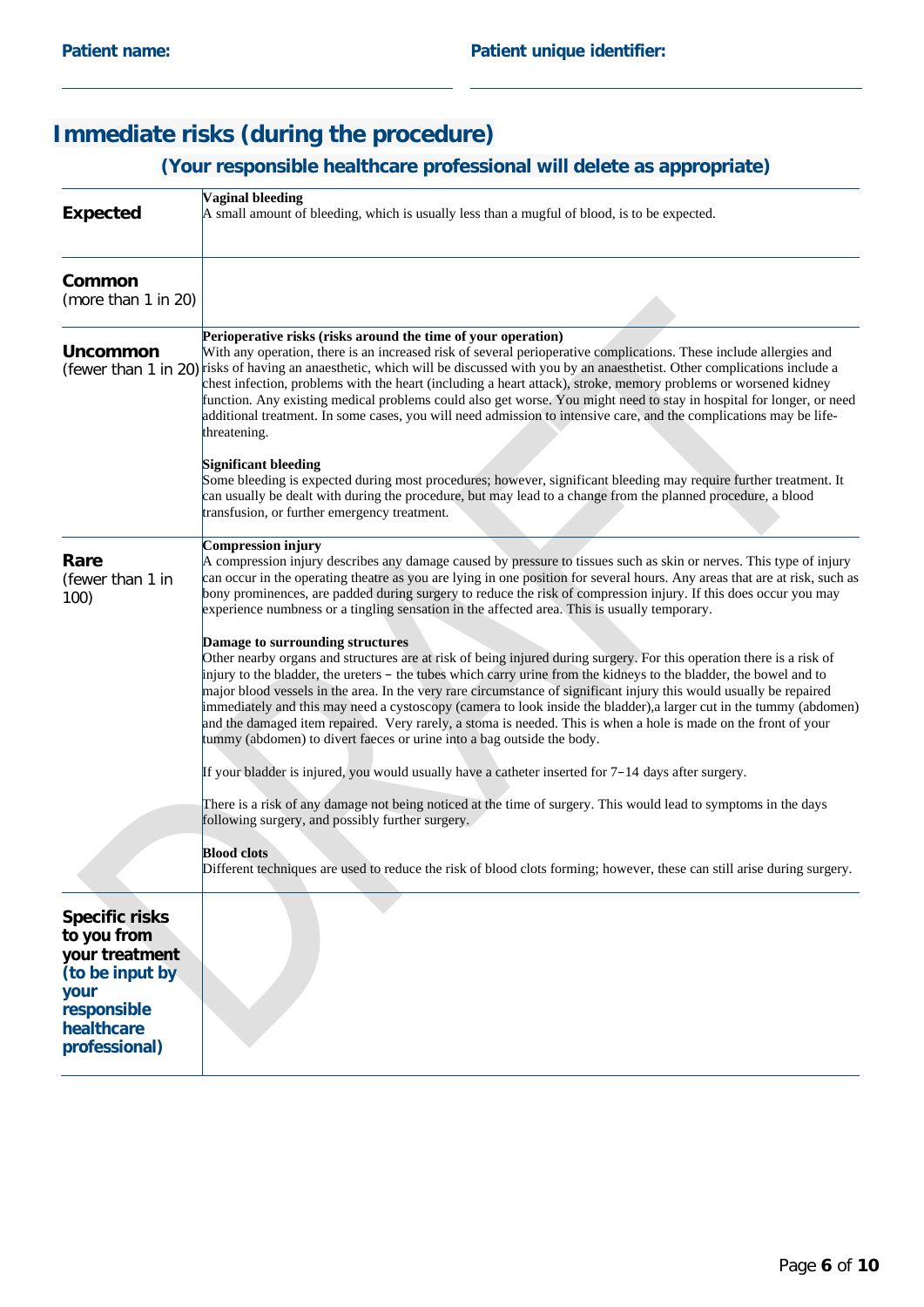### **Early and late risks (in the days, weeks or months after the procedure) (Your responsible healthcare professional will delete as appropriate)**

| <b>Expected</b>               | Pain<br>It is normal to have some mild pain or discomfort in the vagina.                                                                                                                                                                                                                                                                                                                                                                                                                                                                                                               |
|-------------------------------|----------------------------------------------------------------------------------------------------------------------------------------------------------------------------------------------------------------------------------------------------------------------------------------------------------------------------------------------------------------------------------------------------------------------------------------------------------------------------------------------------------------------------------------------------------------------------------------|
|                               | If a sacrospinous ligament fixation is carried out, pain in the buttock cheek on the side where the ligament is 'fixed'<br>occurs for between 1 and 3 patients out of 20.                                                                                                                                                                                                                                                                                                                                                                                                              |
|                               | Pain is common after surgery but again, this may be reduced by a lot of local anaesthesia given during surgery and/or<br>additional regional anaesthetic, such as a spinal anaesthetic extra to the general anaesthetic. The local anaesthetic<br>and spinal anaesthetic tend to last a few hours longer than the general anaesthetic alone allowing a longer pain-free<br>duration.                                                                                                                                                                                                   |
|                               | In the days and few weeks after surgery, you may feel some discomfort rather than pain and should be able to carry<br>out routine care of yourself. If you are unable to control the pain, please contact your GP or the hospital to organise<br>appropriate care.                                                                                                                                                                                                                                                                                                                     |
|                               | Vaginal bleeding<br>Vaginal bleeding is when blood is passed from the vagina. Some bleeding should be expected for up to a week after<br>surgery. Pads should be used rather than tampons to reduce the risk of infection. If the bleeding becomes heavier -<br>more like a period – please get in touch with your clinical team as you might have developed an infection or a<br>problem that needs treatment.                                                                                                                                                                        |
| Common<br>(more than 1 in 20) | Urinary infection (water infection or cystitis)<br>A urinary tract infection (UTI) is an infection of the urine. It often leads to discomfort when passing urine, and can<br>make you feel like you need to pass urine more often. UTIs just affect your bladder but can sometimes lead to more<br>serious infections, including blood infections (sepsis).                                                                                                                                                                                                                            |
|                               | <b>Vaginal infection</b><br>The area that has been operated on can become infected with bacteria from your vagina, or because of blood<br>collecting in your vagina behind the stitches.                                                                                                                                                                                                                                                                                                                                                                                               |
|                               | Both urinary and vaginal infections can be managed with antibiotic tablets, but sometimes antibiotics may need to be<br>given through a drip (though a tube inserted into your vein). This may mean you have to stay in hospital. During<br>most operations, some antibiotics are given to reduce the risk of infection anyway.                                                                                                                                                                                                                                                        |
|                               | <b>Wound complications</b><br>The risk of developing a wound infection is higher in some patients, including those who are obese, are smokers, and<br>patients with diabetes.                                                                                                                                                                                                                                                                                                                                                                                                          |
|                               | If you feel unwell with a high temperature or any signs of infections including, but not limited to those highlighted<br>here, please go to your local Accident & Emergency Department for a review as this may need urgent treatment and<br>admission.                                                                                                                                                                                                                                                                                                                                |
|                               | <b>Urinary symptoms</b><br>Bladder emptying and overactive bladder symptoms (feeling an urgent need to pass urine) tend to improve after<br>prolapse surgery. However, some bladder symptoms can worsen after surgery:<br>Stress incontinence symptoms (where urine leaks on coughing, laughing, etc.) worsen in around 1 in 10 people<br>after repairing a prolapse. This is because the prolapse may have caused a kink in the urethra (the tube through<br>which urine is passed). Repairing the prolapse may remove the kink and expose the underlying weakness in the<br>urethra. |
|                               | Bladder emptying problems usually improve after surgery, but some difficulties continue in 1 in 10 patients.<br>You might have more difficulty passing urine in the first 48 hours after prolapse surgery, and this is managed<br>by having a catheter inserted for a few days. The catheter can usually be removed within a week of surgery<br>when normal bladder function has resumed.                                                                                                                                                                                              |
|                               | Recurrence of prolapse symptoms (1 in 3 chance)<br>Symptoms that were initially treated by the procedure may come back and further investigations or treatment may be<br>needed to reduce these symptoms in future. A recurrence of prolapse is seen in 1 in 3 patients. Sometimes, symptoms<br>are not significant enough to consider further surgical treatment, but further prolapse surgery can be done if required.                                                                                                                                                               |
|                               | Dyspareunia (pain during sex)<br>Most women find that dyspareunia, the medical term for experiencing pain during sex (sexual intercourse), improves<br>after prolapse surgery. Sex should be avoided during the first 6 weeks as the area heals. The procedure makes the<br>vagina narrower, and sometimes shorter, so some discomfort should be expected during the following weeks.                                                                                                                                                                                                  |
|                               | Altered sensation during sexual intercourse (if vaginal wall repair being done for prolapse)                                                                                                                                                                                                                                                                                                                                                                                                                                                                                           |

Some women report reduced sensation during sex (sexual intercourse) after the operation, or feel that the vagina is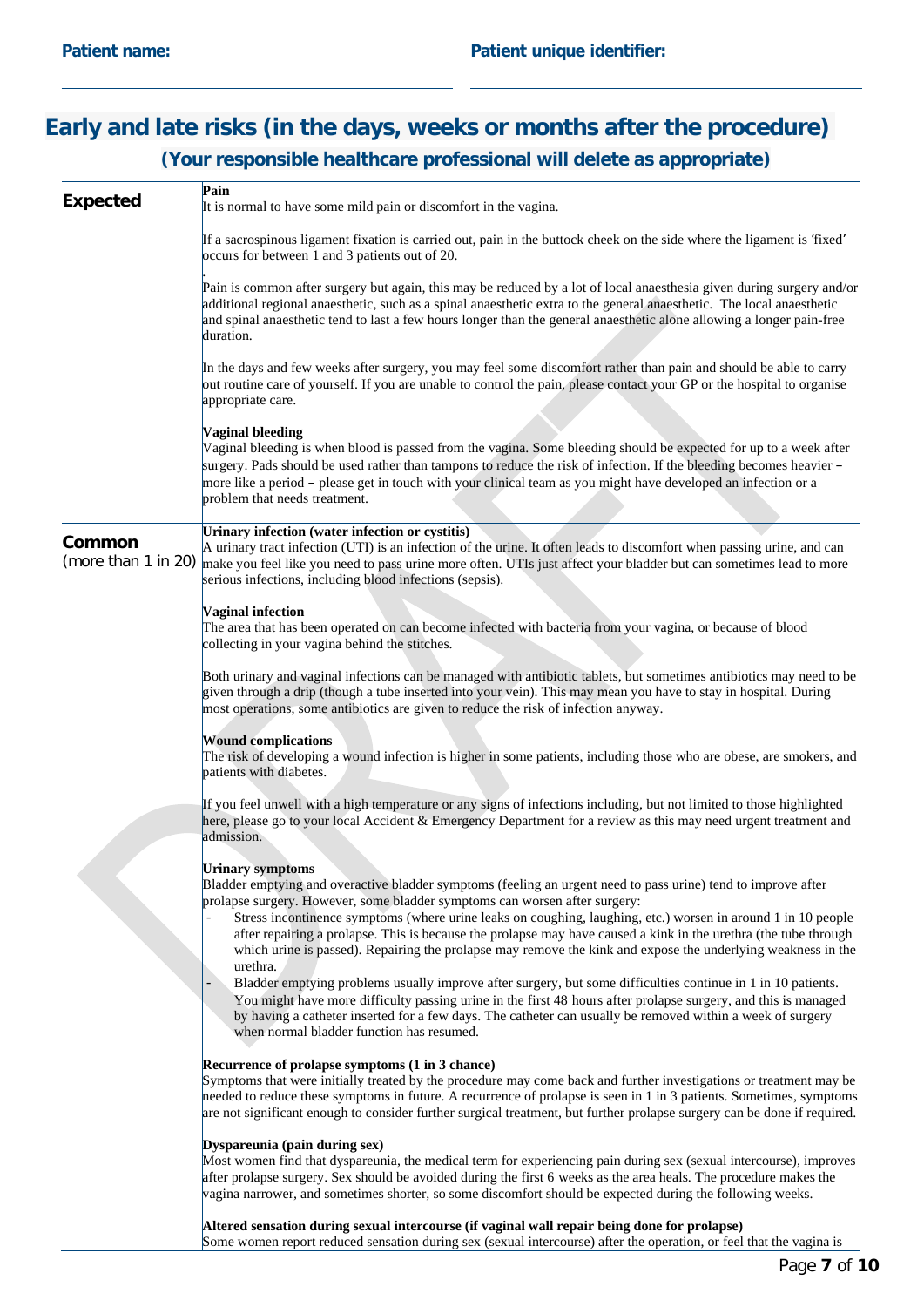|                                                                                                                       | too short or too tight. On the other hand, others report that sex is significantly improved after prolapse surgery.                                                                                                                                                                                                                                                                                                                                                                                                                                                                                                                                                                                                                                                                        |
|-----------------------------------------------------------------------------------------------------------------------|--------------------------------------------------------------------------------------------------------------------------------------------------------------------------------------------------------------------------------------------------------------------------------------------------------------------------------------------------------------------------------------------------------------------------------------------------------------------------------------------------------------------------------------------------------------------------------------------------------------------------------------------------------------------------------------------------------------------------------------------------------------------------------------------|
|                                                                                                                       |                                                                                                                                                                                                                                                                                                                                                                                                                                                                                                                                                                                                                                                                                                                                                                                            |
|                                                                                                                       |                                                                                                                                                                                                                                                                                                                                                                                                                                                                                                                                                                                                                                                                                                                                                                                            |
|                                                                                                                       |                                                                                                                                                                                                                                                                                                                                                                                                                                                                                                                                                                                                                                                                                                                                                                                            |
|                                                                                                                       |                                                                                                                                                                                                                                                                                                                                                                                                                                                                                                                                                                                                                                                                                                                                                                                            |
|                                                                                                                       |                                                                                                                                                                                                                                                                                                                                                                                                                                                                                                                                                                                                                                                                                                                                                                                            |
|                                                                                                                       | Need for more surgery                                                                                                                                                                                                                                                                                                                                                                                                                                                                                                                                                                                                                                                                                                                                                                      |
| <b>Uncommon</b>                                                                                                       | If there are complications after the operation, you may be advised to have another operation during your hospital<br>(fewer than 1 in 20) stay. This would usually be to treat continued bleeding, to drain a collection of blood or pus at the top of the vagina,<br>or because of wound complications.                                                                                                                                                                                                                                                                                                                                                                                                                                                                                   |
|                                                                                                                       | Constipation                                                                                                                                                                                                                                                                                                                                                                                                                                                                                                                                                                                                                                                                                                                                                                               |
|                                                                                                                       | Constipation is when it is difficult to empty your bowels, or if bowel motions are less frequent than usual.<br>Constipation tends to improve after posterior wall prolapse. It can cause pain when opening your bowels, or<br>abdominal pain or discomfort. Drinking plenty of fluids can help to ease any symptoms of constipation. Some<br>suppositories (medication that is inserted into the rectum) can help open your bowels 2 days after surgery. It is<br>important to avoid constipation following surgery to reduce the risk of prolapse occurring again. Your GP may even<br>start you on regular laxatives if they feel your constipation s a problem.                                                                                                                        |
|                                                                                                                       | Vaginal vault prolapse                                                                                                                                                                                                                                                                                                                                                                                                                                                                                                                                                                                                                                                                                                                                                                     |
|                                                                                                                       | A vaginal vault prolapse is where the top of the vagina (vaginal vault) drops down into the vaginal canal. If this<br>occurred, you may need a pessary for support (described above) or further surgery.                                                                                                                                                                                                                                                                                                                                                                                                                                                                                                                                                                                   |
|                                                                                                                       | Vaginal vault dehiscence                                                                                                                                                                                                                                                                                                                                                                                                                                                                                                                                                                                                                                                                                                                                                                   |
|                                                                                                                       | A vaginal vault dehiscence is where the line of stitches (sutures) at the top of the vagina come apart. This usually<br>needs emergency surgery to securely re-suture the top of the vagina.                                                                                                                                                                                                                                                                                                                                                                                                                                                                                                                                                                                               |
|                                                                                                                       |                                                                                                                                                                                                                                                                                                                                                                                                                                                                                                                                                                                                                                                                                                                                                                                            |
| Rare<br>(fewer than 1 in<br>100)                                                                                      | Blood clots (deep vein thrombosis or pulmonary embolus) (1 in 300 chance)<br>Blood clots can form in the veins of the legs (deep vein thrombosis), causing pain and redness in the leg. These are<br>more likely to occur after an operation, when people move around less. These clots can occasionally also travel from<br>the legs to the lung (pulmonary embolus) and can cause problems with breathing. Clots in the leg or lung require<br>treatment such as with blood thinning medications. Your risk of getting a blood clot is reduced by getting moving as<br>soon as you can after an operation. To reduce the risk of clots, you will most likely be advised to wear compression<br>stockings or calf compression pumps and have blood thinning injections following surgery. |
|                                                                                                                       | Death<br>There is a risk of dying either as a direct result of the procedure or treatment, or from complications in the following<br>days or weeks. The risk depends on many factors, including your age and any underlying medical problems you may<br>have.                                                                                                                                                                                                                                                                                                                                                                                                                                                                                                                              |
| Specific risks to<br>you from your<br>treatment (to be<br>input by your<br>responsible<br>healthcare<br>professional) |                                                                                                                                                                                                                                                                                                                                                                                                                                                                                                                                                                                                                                                                                                                                                                                            |
|                                                                                                                       |                                                                                                                                                                                                                                                                                                                                                                                                                                                                                                                                                                                                                                                                                                                                                                                            |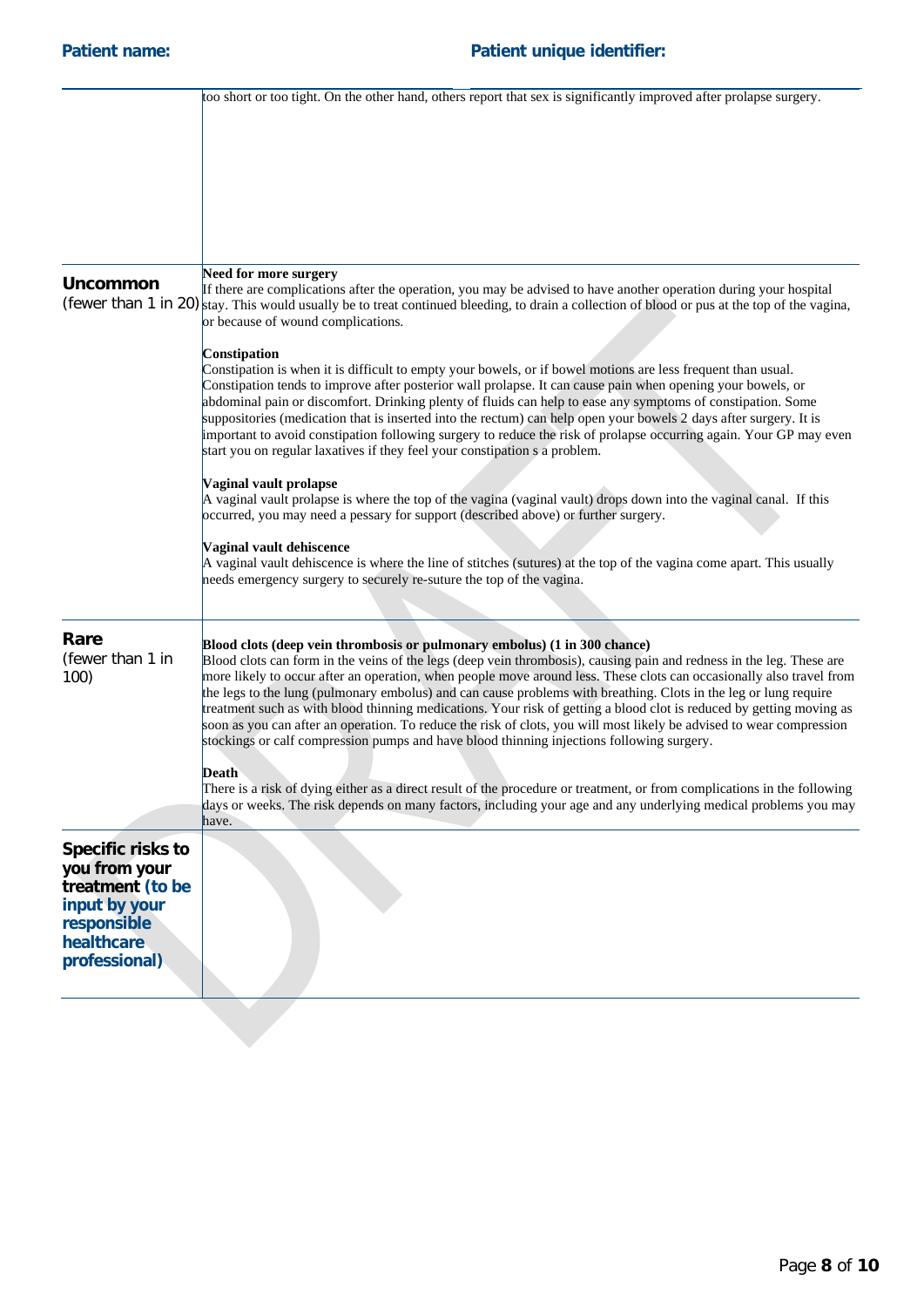### **Statement of health professional**

- I am suitably trained and competent and have sufficient knowledge to consent this patient in line with the requirements of my regulatory body.
- I have discussed what the treatment is likely to involve, the benefits and risks of this procedure.
- I have also discussed the benefits and risks of any available alternative procedures or treatments including no treatment.
- I have discussed any particular concerns of this patient.

| Copy of consent form accepted by patient: $\Box$ Yes $\Box$ No |            |
|----------------------------------------------------------------|------------|
| <b>Signature:</b>                                              | Date:      |
| Name:                                                          | Job title: |
|                                                                |            |

# **Statement of patient**

Please read this form carefully. If you have any further questions, do ask – we are here to help you. You have the right to change your mind at any time, including after you have signed this form.

- I agree to the course of treatment described on this form.
- I have had the benefits and possible risks of treatment explained to me.
- I have had the opportunity to discuss treatment alternatives, including no treatment.
- I understand that a guarantee cannot be given that a particular person will perform the procedure. The person will, however, have appropriate expertise.
- I understand I have been/will be given the opportunity to discuss my anaesthetic options with an anaesthetist, and we will jointly decide which option is best for me. I understand that the type of anaesthesia may need to be altered if there are any complications during the procedure.
- I have been told about additional procedures that are necessary prior to treatment or may become necessary during my treatment. This may include permanent skin marks and photographs to help with treatment planning and identification.
- I understand that there may be people present for my

procedure who are learning, such as junior doctors, medical students, and trainee nurses, and that I may decline to have any of these people present.

I agree that people who are learning, such as junior doctors, medical students and trainee nurses may participate in examinations if supervised by a fully qualified professional.

I understand that any

procedure in addition to those described on this form will only be carried out if it is necessary to save my life or to prevent serious harm to my health.

I understand that information

collected during my procedure/ treatment, including images and video, may be used for education, audit and research (which may be published in medical journals). All information will be anonymised and used in a way that I cannot be identified.

I agree that my health records may be used by authorised members of staff, who are not directly involved in my clinical care, for research approved by a research ethics committee and in compliance with the Data Protection Act (2018).

☐ I understand that patient specific data will be collected and may be used in the context of

providing clinical care, in compliance with the Data Protection Act (2018).

 $\Box$ I confirm that I have read and understood pages 1 to X of the consent form above.

Please inform your responsible healthcare professional if you wish to withdraw consent for information use.

### **Statement of interpreter/ witness** (where appropriate)

 $\Box$  I have interpreted the information contained in the form to the patient to the best of my abilities and in a way in which I believe they can understand.

**or**

 $\Box$  I confirm that the patient is unable to sign but has indicated their consent.

\_\_\_\_\_\_\_\_\_\_\_\_\_\_\_\_\_\_\_\_\_\_\_\_\_\_\_\_\_\_

\_\_\_\_\_\_\_\_\_\_\_\_\_\_\_\_\_\_\_\_\_\_\_\_\_\_\_\_\_\_\_

#### **Name:**

#### **Signature:**